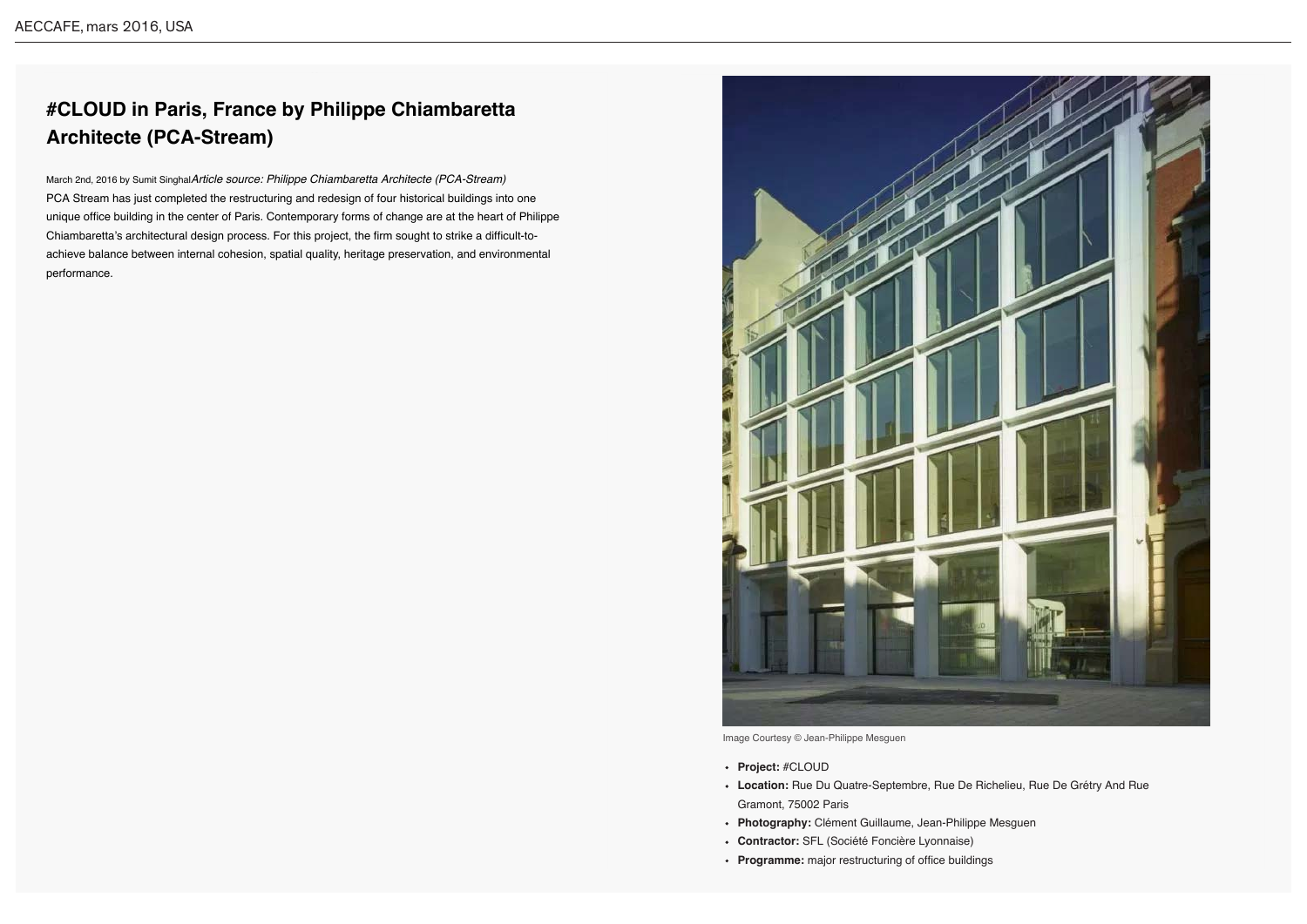- **Engineers:** Khephren [structure engineer] / VS-A [façades] / Elithis [fluids]
- **Net surface area:** 38 000 m²
- **Calendar:** completed in november 2015
- **Cost:** 100 M口

Rehauling the overall organization and rationalizing the buildings called for a major renovation that simultaneously had to maintain the character of the buildings and preserve the listed components.

The various components of the project were collated under the hashtag #cloud.paris, thus providing clarity and unity, from the organization of the complex as a whole to the interior ambiences, including the architectural expression**.**



Image Courtesy © Jean-Philippe Mesguen

## **Clarifying the building complex**

In order to streamline and harmonize the whole of the building complex, forty-five percent of the total area was demolished. Facades were realigned, floor framings were reconnected, and a new building outline with an open floor plan was determined. The underground levels were the most affected by these heavy works and 11,000m² of basement were demolished, compared with 6,200 m² of the



Image Courtesy © Jean-Philippe Mesguen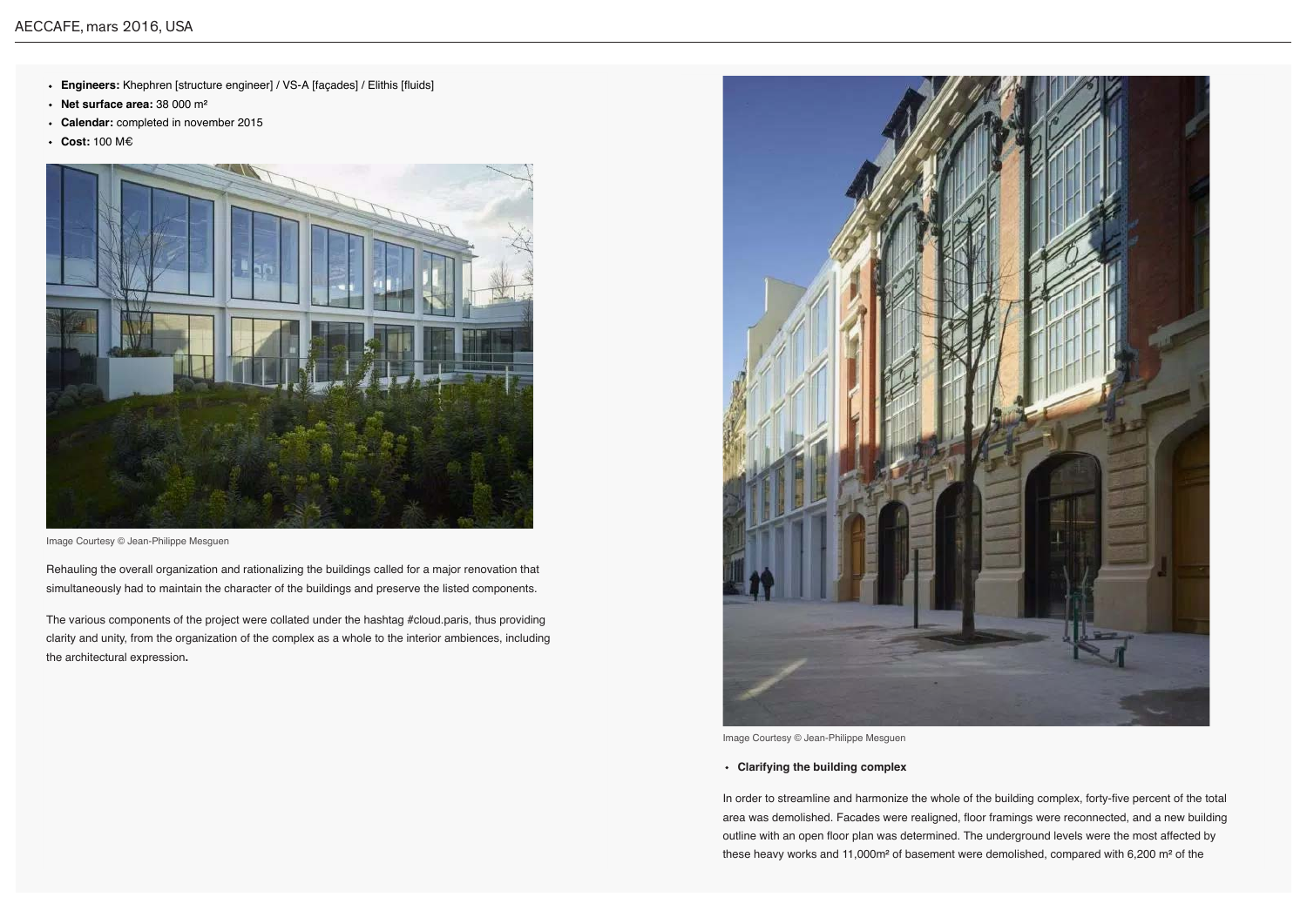Reframing the courtyards and ensuring their continuity enabled the creation of a vast interior space around which the program is organized. The main entrance is located in the industrial*hôtel* of Rue Ménars, whose façade is historically listed.

Together with the business center, the program has a combined active surface of 33,200m² for a capacity of 2,500 people.



Image Courtesy © Clément Guillaume

## **Unity of the Façade and the Building Block**

This significant restructuration is an example of contemporary architectural style that manages to safeguard listed heritage features within a unified whole.

The façade of the former industrial *hôtel* Rue Ménars is caught between two evenly white matching



Image Courtesy © Clément Guillaume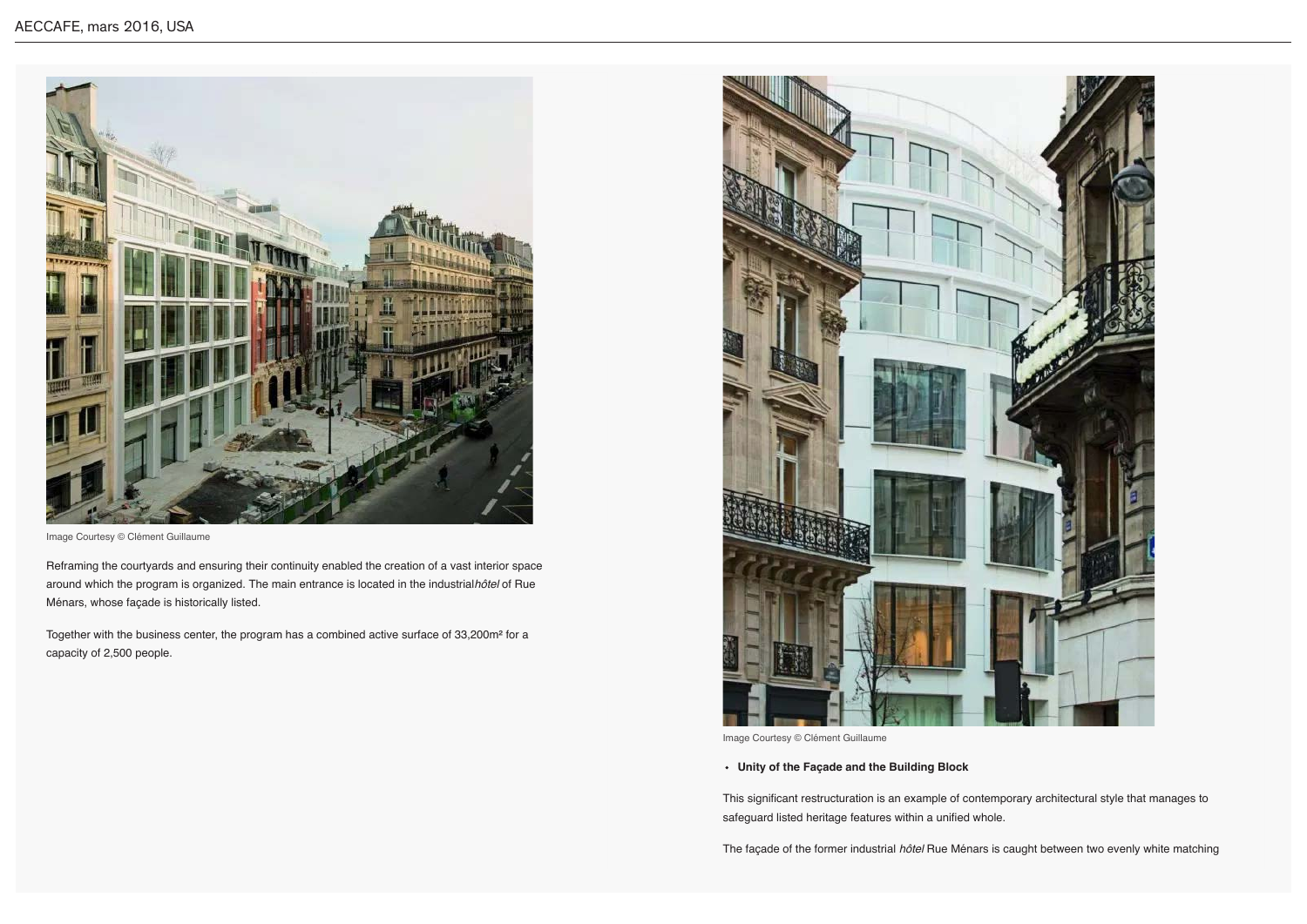façades with symmetrical square window grids. The impressive building with a rounded façade on the intersection between Rue de Richelieu and Rue Ménars has defined the new architectural style that applies to the whole building, up to its courtyard elevations.

It retains its lines of strictly identical large square windows and the crowning of the building in successively receding stories. The outer skin is made from a clear material that brings both refinement and presence within the neighborhood.



**Bringing it all to light**

Historically, light is modernity, and here it is no exception: light is key to reclaiming interior spaces. The whole building is now basked in natural light that comes not only from its street-side façades but also

Image Courtesy © Jean-Philippe Mesguen



Image Courtesy © Clément Guillaume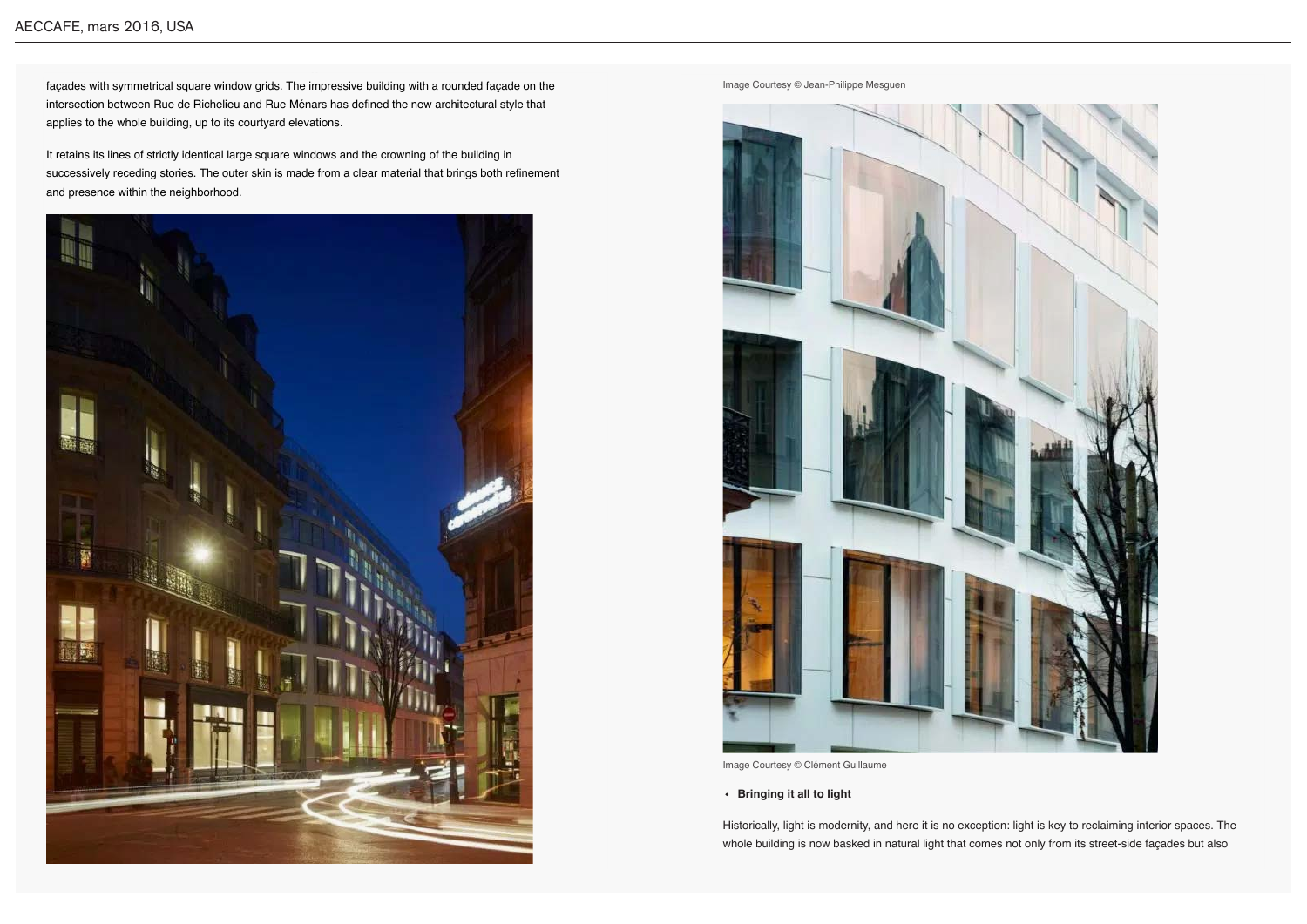## AECCAFE, mars 2016, USA

from its courtyards—both inside and out. The reframing of the courtyards allows for an increased light exposure and comes with storied terraces that crown the building, all of them accessible and landscaped.



Image Courtesy © Clément Guillaume

The propagation of light also rests on the uniform white façades with their generous array of windows on the courtyard side. The main courtyard is subdivided in three parts with different thermal characteristics: a covered atrium, an intermediate space, and an outside space.



Image Courtesy © Jean-Philippe Mesguen